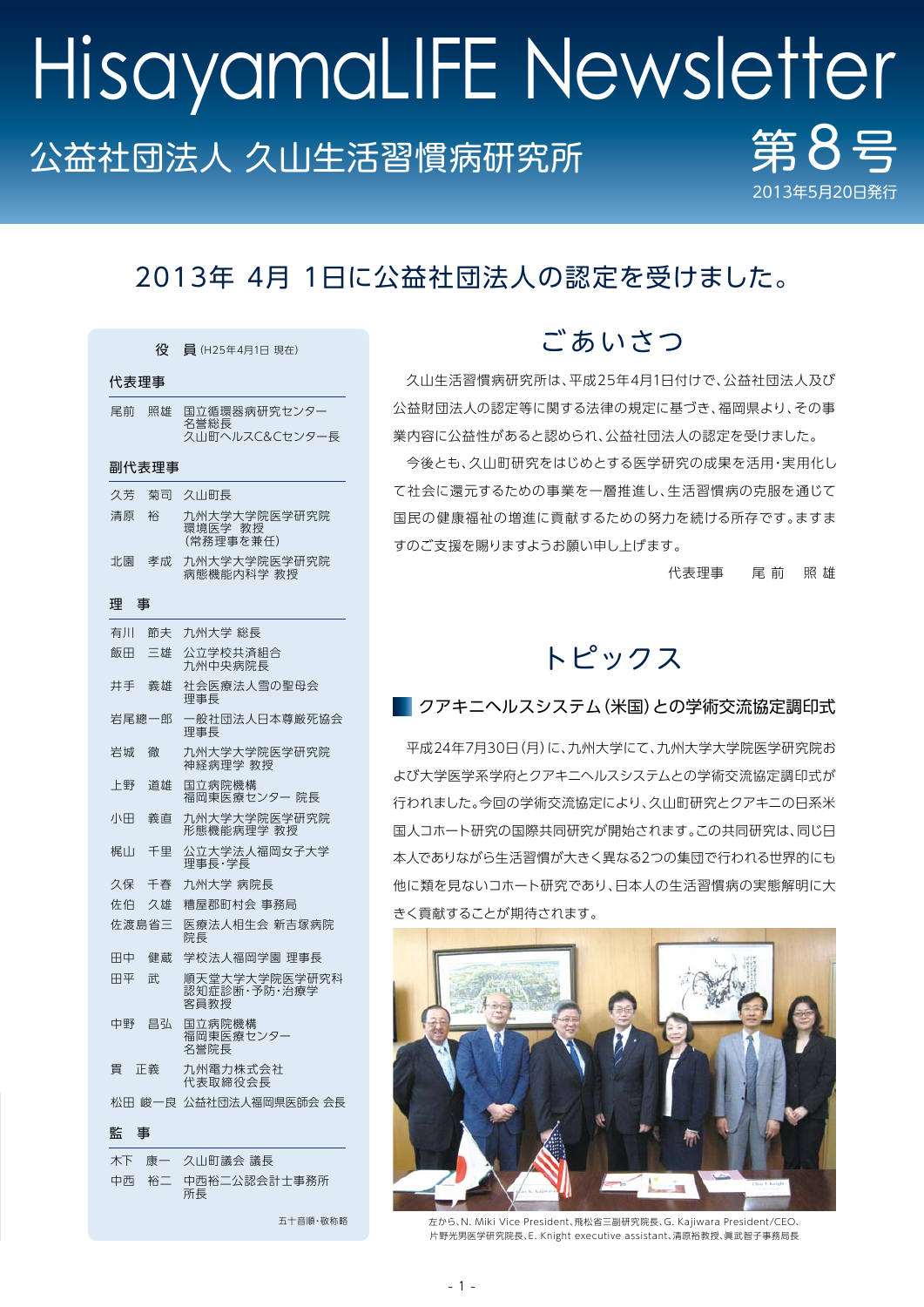## ご寄稿: 疫学と行政

筆者が行政官時代にかかわった疫学研究調査は数多くある。 93~95年の疾病対策課長時代、難病研究(特定疾患調査研究) 事業には当時の文部省科研費に比して高額の研究費が割り当て られていた。疫学研究班も組織されており、患者への医療費補助 がなされることから調査も効率的に行われた。これらの研究成果 が難病治療薬、例えば潰瘍性大腸炎治療薬などの開発につな がっている。

感染症を担当した96年夏、大阪府堺市でO157による学童集 団下痢症が発生した。疫学調査班が組織され、カイワレ大根が原 因ということになったが、業界から訴訟が起こされ、疫学の信頼 性が疑われた。最高裁判決で疫学手法は正しいが厚生省の発表 に問題ありとされた。特定生産者のカイワレ大根以外は大丈夫 と、当時の菅厚生大臣がカイワレ大根を食す場面が報道された。



ご略歴:

理事 岩尾 總一郎 様 (社)日本尊厳死協会理事長, 慶應義塾大学客員教授

産業医科大学助教授、厚生省入省、佐賀県保健環境部長、 環境省自然環境局長、厚生労働省医政局長、 世界保健機関(WHO)健康開発総合研究センター長、 国際医療福祉大学副学長等を歴任。

97年、研究開発振興課長時代、保健医療改革における医療の有効性、適切性、経済性などを明確な基準で評価するEBM (Evidence-based Medicine)の導入検討が始まった。メタアナリシスなどの疫学評価手法を用い、治療、予防に関する医療 技術の評価プロジェクト(Cochrane Collaboration)が、世界的な規模で展開した。EBMに基づく個別の診療ガイドライン を公表し、医療関係者には徐々に定着していった。

98年、健康増進栄養課長の頃に「健康日本21」の策定作業を始めた。従来の行政指標とは異なるアウトカム指標の設定作 業に、多くの若手公衆衛生学者、疫学研究者が参加した。「健康科学」や「ヘルスプロモーション」の考え方を取り入れた報告書 が99年に完成した。2002年8月、健康増進法が成立し、「健康日本21」は国民の健康づくり・疾病予防を進める核心的指標に 位置付けられた。

この健康増進法や、06年成立のがん対策基本法施行に際しての裏付けとなる、がんや心臓病など生活習慣に関連する疾病 のリスクファクターの情報集積に役立つ疫学研究として、大規模コホート研究がある。久山町生活習慣病研究は放射線影響 研究所による原爆被爆者調査、国立がんセンター多目的コホート調査とともに、日本3大多目的コホート研究と呼ばれている。

疫学は推理する医学と言われる。医学医療の進歩のあらゆる場面で疫学手法が重用されるが、長期間の継時的観察には住 民の協力が不可欠だ。久山町生活習慣病研究の成果は久山町民に還元される。その結果、町民はもとより、日本人の生活習慣 が行動変容により改善されることを期待している。

# レポート: 久山町住民の健康寿命

代表理事 尾前 照雄

健康寿命は自立した生活が可能な期間とされているが、その判断の根拠は必ずしも統一されていない。平成22年に厚労省 の研究班が日本のデータを初めて検討し報告した。福岡県の健康寿命は47都道府県のうち男40位、女44位、平均寿命は男 40位、女23位で全国平均の下位にある。

住民の健診が、心血管病やがんの発症と死亡の予防にどれほど役立つか確実な成績は国内外の文献には殆ど記載がない。 福岡県保健環境研究所に県内市町村の健康状態の調査を依頼し、それに応えて要介護2~5の認定者を除外して健康寿命を 算定してもらった。2009~2011年福岡県全体の健康寿命は男77.86歳、女83.68歳、平均寿命は男78.97歳、女86.29歳で あった。久山町の健康寿命は福岡県60市町村のうち男3位で80.8歳、女は4位で85.3歳、糟屋保健医療圏では男は1位、女は 2位であった。久山町健診50年間の効果が表れているように考えられた。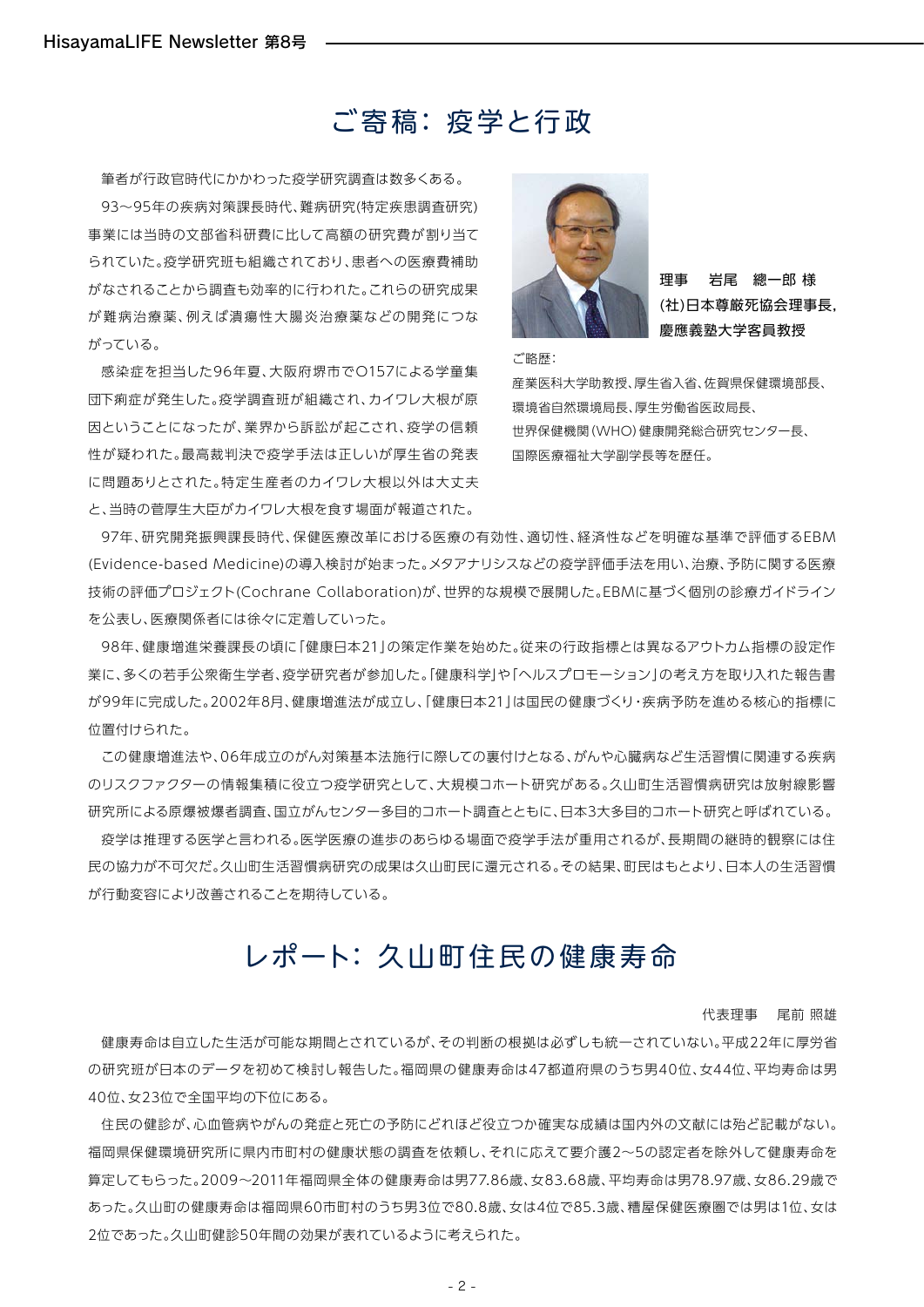### 平成24(2012)年度の活動

### 久山町研究

健 診 事 業



平成24年度は、5年ごとに行われる40歳以上の住民を対象にした 生活習慣病予防健診と、7年に一度65歳以上の高齢者を対象に行わ れる高齢者調査が重なった年である。生活習慣病予防健診は平成 24年6月28日から10月20日までの計41日間、久山町ヘルスC&Cセ ンターで行われ、その後引き続き病院・施設入所者を対象とした訪問 健診も実施された。40歳以上の受診者数は3,174名であった。健診

では、問診、身体計測、血圧測定、診察、採血、75g経口糖負荷試験(空腹時、負荷後30分および120分)、検尿、心電図、頸部血 管エコー、服薬調査、栄養調査、身体活動調査、呼吸機能検査、骨密度検査、眼科検診、歯科検診、ストレス検査に加え、新たに 九州大学病院睡眠時無呼吸センターによる睡眠時無呼吸検査が行われた。高齢者調査では脳ドック検診を行い、平成24年5 月28日から10月21日までの計115日間の間に1,505名の高齢者が受診した。この検診では、脳MRI検査、脳機能検査、運動 機能検査、日常生活動作に関する調査を実施した。



#### ■■牛乳・乳製品の摂取がメタボリックシンドローム等に与える影響に関する疫学研究

平成20年度より、株式会社明治および中村学園大学との共同研究において、牛乳・乳製品摂取がメタボリックシンドローム (MetS)等の生活習慣病に与える影響を検討してきた。平成14年の集団の横断研究および昭和63年の集団の追跡研究にお いて、乳・乳製品の摂取量とMetSの有病率および発症率の間に有意な負の関連が認められることを明らかにした。また、昭和 63年の高齢者集団の追跡調査において、乳・乳製品摂取が認知症発症の有意な防御因子であることを見出し、その成績を第 54回日本老年医学会学術総会(H24.6月、東京)で発表した。今年度はこれらの成果の論文化に取り組んだ。また、タンパク質 摂取量が生活習慣病に与える影響について検討を開始した。

#### ■ リスクスコアモデルの開発

久山町における追跡調査の成績を用いた心血管病及び糖尿病発症の予測モデルを利用した生活習慣病の発症予測システ ム(H21.9.25特許共同出願済)を株式会社野村総合研究所が商品化している(商品名:「健康みらい予報」)。ユーザーより発

生する「健康みらい予報」に関する医学的・統計学的な問い合わせの対 応業務を前年度に引き続き、野村総合研究所から受託した(H24.5.21 ~H25.4.30)。この「健康みらい予報」は、福岡県が県民のライフスタ イルに応じた健康づくりを支援するために開設した「福岡県健康ポー タルサイトhttp://www.kenko.pref.fukuoka.lg.jp」(H25.4.3開 設)で活用されることとなった。

|                                     | 同性同年齢に比べたら                 | 血管年齢                             |  |
|-------------------------------------|----------------------------|----------------------------------|--|
| 虚血性心疾患<br>和律書など)<br>(連血性心理患の説明)にちら) | u<br>20.5<br>m<br>55       | 41歳相当<br>精士一氏の                   |  |
| 精液中<br>(脳ネ中の説明にこちら)                 | 骠<br>黒い<br>$\ddot{\omega}$ | 受傷器のコス<br>44歳相当<br>なりません。        |  |
| 糖尿病<br>(種間調の説明にこちら)                 | 蒜<br>$\omega$              | 糖尿病の「血管年齢」の推計は<br>疾患の特性上、表現できません |  |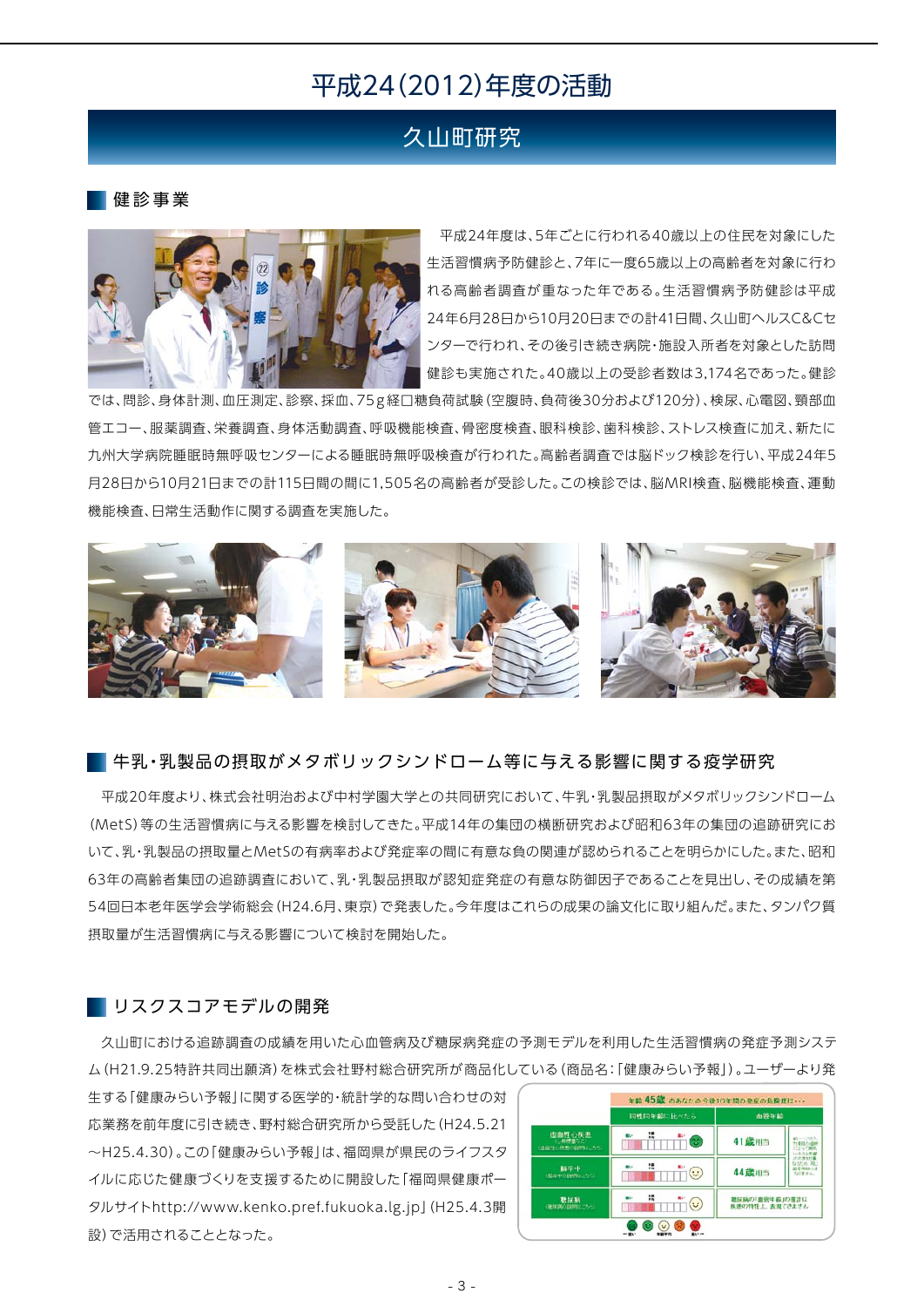久山町研究における血中脂肪酸と生活習慣病との関係に関する共同研究

平成23年3月より、持田製薬株式会社および九州大学との共同研究において、久山町研究における血中脂肪酸と生活習慣 病との関わりについて検討している。

#### 久山町研究室の原著論文(2012.1.1~2012.12.31)

- 01. Mukai N et al.: Cut-off values of fasting and post-load plasma glucose and haemoglobin A1c for predicting type 2 diabetes in community-dwelling Japanese subjects: the Hisayama Study. Diabetic Med 29: 99-106, 2012
- 02. Doi Y et al.: Two risk score models for predicting incident type 2 diabetes in Japanese. Diabetic Med 29: 107-114, 2012
- 03. Iida M et al.: White blood cell count and risk of gastric cancer incidence in a general Japanese population: the Hisayama Study. Am J Epidemiol 175: 504-510, 2012
- 04. Miyazaki M et al.: Dietary vitamin A intake and incidence of gastric cancer in a general Japanese population: the Hisayama Study. Gastric Cancer 15: 162-169, 2012
- 05. Fukuhara M et al.: Impact of lower range of prehypertension on cardiovascular events in a general population: the Hisayama Study. J Hypertens 30: 893-900, 2012
- 06. Ikeda F et al.: Smoking cessation improves mortality in Japanese men: the Hisayama study. Tob Control 21: 416-421, 2012
- 07. Yoshida D et al.: Prevalence and causes of functional disability in an elderly general population of Japanese: the Hisayama Study. J Epidemiol 22: 222-229, 2012
- 08. Shikata K et al.: Optimal cutoff value of the serum pepsinogen level for prediction of gastric cancer incidence: the Hisayama Study. Scand J Gastroenterol 47: 669-675, 2012
- 09. Gotoh S et al.: Insulin resistance and the development of cardiovascular disease in a Japanese community: the Hisayama Study. J Atheroscler Thromb 19: 977-85, 2012
- 10. Ozawa M et al.: Self-reported dietary intake of potassium, calcium, and magnesium and risk of dementia in the Japanese: the Hisayama Study. J Am Geriatr Soc 60: 1515-1520, 2012
- 11. Hirakawa Y et al.: Association between glucose tolerance level and cancer death in a general Japanese population: the Hisayama Study. Am J Epidemiol 176: 856-864, 2012
- 12. Ohara T et al.: Association study of susceptibility genes for late-onset Alzheimer's disease in the Japanese population. Psychiatr Genet 22: 290-293, 2012
- 13. Asakuma T et al.: Prevalence and risk factors for myopic retinopathy in a Japanese population: the Hisayama Study. Ophthalmology 119: 1760-1765, 2012

#### 他施設との共同研究論文(2012.1.1~2012.12.31)

- 14. Nakamura Y et al.; the NIPPON DATA80 Research Group (Kiyohara Y): Prognostic values of clockwise and counterclockwise rotation for cardiovascular mortality in Japanese subjects: a 24-year follow-up of the National Integrated Project for Prospective Observation of Noncommunicable Disease and Its Trends in the Aged, 1980-2004 (NIPPON DATA80). Circulation 125: 1226-1233, 2012
- 15. Ueda K et al.; the NIPPON DATA80 Research Group (Kiyohara Y): Exposure to particulate matter and long-term risk of cardiovascular mortality in Japan: NIPPON DATA80. J Atheroscler Thromb 19: 246-254, 2012
- 16. Turin TC et al.; the NIPPON DATA80 Research Group (Kiyohara Y): Diabetes and life expectancy among Japanese NIPPON DATA80. Diabetes Res Clin Pract 96: e18-22, 2012
- 17. Turin TC et al.; NIPPON DATA80/90 Research Group (Kiyohara Y): Hypertension and life expectancy among Japanese: NIPPON DATA80. Hypertens Res 35: 954-958, 2012
- 18. Nakamura K et al.; the EPOCH-JAPAN Research Group (Kiyohara Y): Influence of smoking combined with another risk factor on the risk of mortality from coronary heart disease and stroke: pooled analysis of 10 Japanese cohort studies. Cerebrovasc Dis 33: 480-491, 2012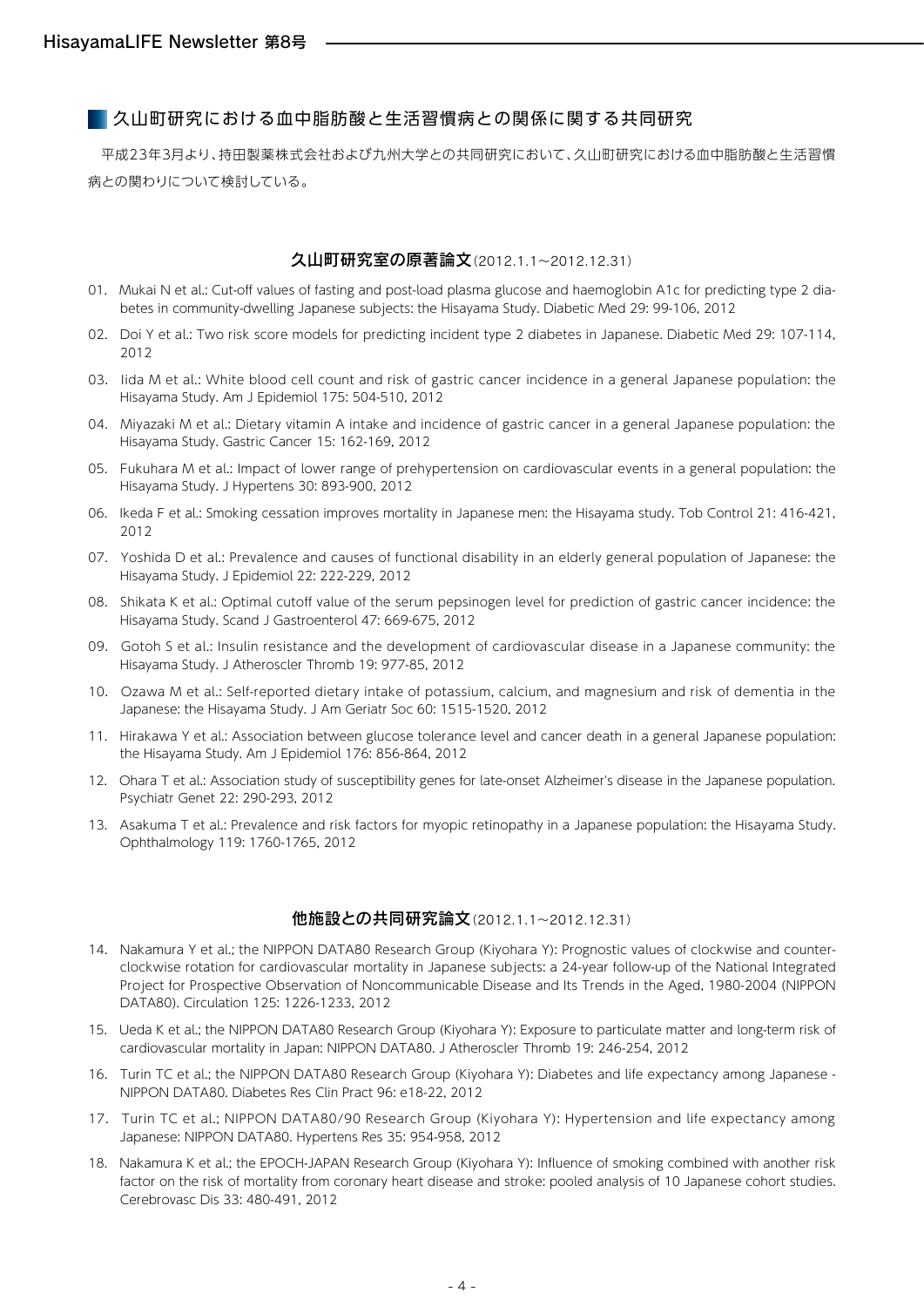- 19. Fujiyoshi A et al.; EPOCH-JAPAN Research Group (Kiyohara Y): Blood pressure categories and long-term risk of cardiovascular disease according to age group in Japanese men and women. Hypertens Res 35: 947-953, 2012
- 20. Nagasawa SY et al.; EPOCH-JAPAN Research Group (Kiyohara Y): Relation between serum total cholesterol level and cardiovascular disease stratified by sex and age group: a pooled analysis of 65 594 individuals from 10 cohort studies in Japan. J Am Heart Assoc 1: e001974, 2012
- 21. Yokoyama H et al.: Renal disease in the elderly and the very elderly Japanese: analysis of the Japan Renal Biopsy Registry (J-RBR). Clin Exp Nephrol 16: 903-920, 2012
- 22. Yokoyama H et al.; on behalf of the Committee for the Standardization of Renal Pathological Diagnosis and for Renal Biopsy and Disease Registry in the Japanese Society of Nephrology (Kiyohara Y): Membranous nephropathy in Japan: analysis of the Japan Renal Biopsy Registry (J-RBR). Clin Exp Nephrol 16: 557-563, 2012
- 23. Saito I et al.: Prospective study on waist circumference and risk of all-cause and cardiovascular mortality: pooled analysis of Japanese community-based studies. Circ J 76: 2867-2874, 2012
- 24. The Emerging Risk Factors Collaboration (Kiyohara Y): C-reactive protein, fibrinogen, and cardiovascular disease prediction. N Engl J Med 367: 1310-1320, 2012
- 25. Rapsomaniki E et al.; Emerging Risk Factors Collaboration (Kiyohara Y, Arima H, Doi Y, Ninomiya T): A framework for quantifying net benefits of alternative prognostic models. Stat Med 31: 114-130, 2012
- 26. The Emerging Risk Factors Collaboration (Kiyohara Y, Arima H, Doi Y, Ninomiya T): Adult height and the risk of causespecific death and vascular morbidity in 1 million people: individual participant meta-analysis. Int J Epidemiol 41: 1419-1433, 2012
- 27. Murakami Y et al.; the Asia Pacific Cohort Studies Collaboration (Kiyohara Y, Doi Y, Ninomiya T): Diabetes, body mass index and the excess risk of coronary heart disease, ischemic and hemorrhagic stroke in the Asia Pacific Cohort Studies Collaboration. Prev Med 54: 38-41, 2012
- 28. Yau JW et al.; the META-EYE Study Group (Yasuda M, Kiyohara Y, Ishibashi T): Global prevalence and major risk factors of diabetic retinopathy. Diabetes Care 35: 556-64, 2012

### 福岡脳卒中データベース研究(Fukuoka Stroke Registry: FSR)

#### ■多施設共通データベースを用いた脳卒中に関する臨床疫学研究

平成25年2月末までの登録実績は同意取得患者数7,498名、データ入力完了患者数7,124名である。同意取得率は89%、追 跡率は95%台を維持している。学会発表は、国内学会としては第37回日本脳卒中学会総会(H24年4月、福岡)で19題、第53 回日本神経学会学術集会(H24年5月、東京)、第54回日本老年医学会学術集会(H24年6月、東京)、第35回日本高血圧学会 (H24年9月、名古屋)、第5回福岡県医学会総会(H25年2月、福岡)でそれぞれ1題の発表を行った。老年医学会学術集会では 最優秀演題賞、高血圧学会ではLate-Breaking Session、福岡県医学会総会では一般演題優秀賞に選ばれた。国際学会とし ては21. European Stroke Conference(H24年5月、リスボン)で1題、Asia Pacific Stroke Conference 2012(H24 年9月、東京)で5題、International Stroke Conference 2013(H25年2月、ハワイ)で9題の演題を発表した。これまでの データの論文化も進み、Stroke誌、Neurology誌、Cerebrovascular Diseases誌、European Journal of Neurology 誌に各1編の論文が採択された。



APSC2012 (アジア太平洋脳卒中会議、東京) 左から、九州大学大学院病態機能内科学 脳循環研究室 金澤有華先生、石川ひろみ先生、砥上妃美子先生、 司城昌大先生、荒川修司先生



ISC2013(国際脳卒中会議、ホノルル) 左から、脳循環研究室 秦淳先生、桑城貴弘先生、 吾郷哲朗先生、脇坂義信先生



日本老年医学会学術集会(東京) 左から、脳循環研究室 松尾龍先生、鴨打正浩先生 (最優秀演題賞受賞)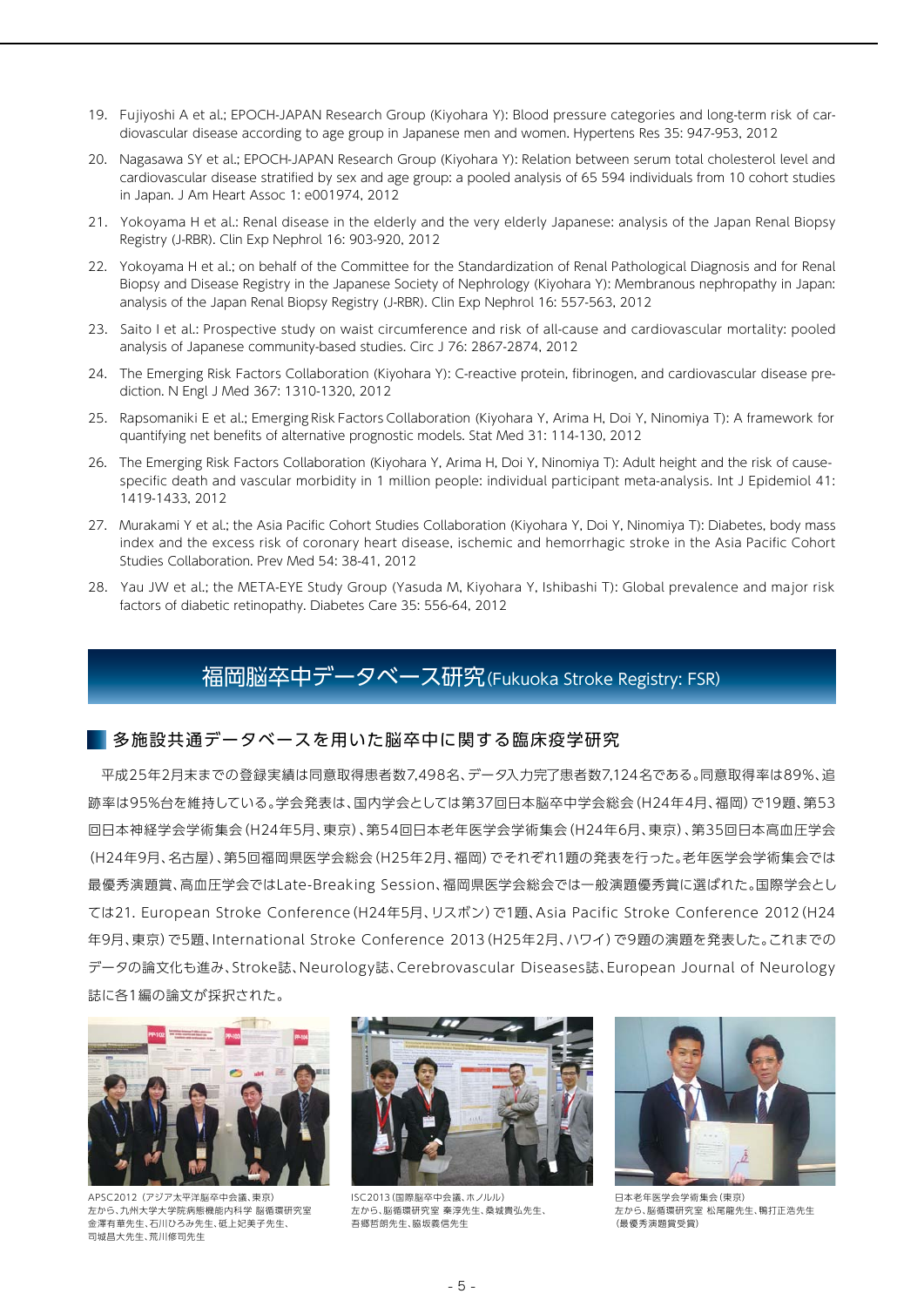#### ■ 脳梗塞におけるバイオマーカー探索、解析に関する共同研究 (REBIOS)

すでに脳梗塞患者180名の登録を終了し、脳梗塞の診断、脳梗塞各病型の診断、脳梗塞の増悪予測、脳梗塞の予後予測を可能 とするバイオマーカーを見いだした。九州大学、三菱化学株式会社と共同で国内特許出願中である。また、最も性能のよい3種類 のバイオマーカーについては国際特許出願手続きを完了した。さらに、現在これらのバイオマーカーの機能解析のための基礎研 究を行っており、得られた成果はBMC Neurology誌、Brain Research誌に各1編ずつ論文として発表した。

#### ■ 脳梗塞におけるバイオマーカーの検証に関する共同研究 (VREBIOS)

本研究は、REBIOSで脳梗塞との関連が明らかとなったバイオマーカーの有用性を検証し精度の高いバイオマーカーを探索す ることを目的とする。九州大学、田辺三菱製薬株式会社、及び三菱化学株式会社との共同研究である。一過性脳虚血発作や出血 性脳血管障害を含めた発症24時間以内の急性期脳卒中症例全例を対象として、REBIOSでの知見の再現性と脳梗塞特異性を 検討している。平成24年9月末までに838例の症例が登録され、予定通り目標症例数800例に到達したため登録を終了した。研 究期間は平成26年3月までを予定しており、現在はバイオマーカーの解析と検証を行っている。随時、中間解析を行い結果につ いて検討している。

#### ■ 脳梗塞におけるバイオマーカー探索、解析に関する共同研究 2(REBIOS 2)

本研究は、REBIOSで脳梗塞との関連が明らかとなったバイオマーカーの臨床応用を目指して、九州大学、三菱化学株式会社 と行っている共同研究である。REBIOSで見出されたバイオマーカーの臨床応用を目指して、めまい患者においてバイオマーカー を測定しさらなる検証を行う。登録目標症例数は30例として各施設の倫理委員会で承認され、平成25年3月末までに30例の登 録を終了した。

#### 脳梗塞急性期における有害事象に関する疫学調査

脳梗塞急性期治療薬エダラボンと急性期脳梗塞患者の腎障害に関する検討結果がまとまり、論文を投稿中である。

#### ■ 脳卒中患者における脳梗塞治療薬の有効性等に関する検討

FSRのデータを用いて、脳卒中患者における脳梗塞治療薬の有効性等に関する検討に係る研究を田辺三菱製薬株式会社と共 同で実施している。t-PA治療患者における出血性梗塞に対するエダラボンの効果について解析を行い、得られた成果は今年の日 本脳卒中学会総会で発表した。

#### 日本人のための脳梗塞再発リスクスコア開発のための共同研究

九州大学、富山大学、日本脳卒中協会とともに、FSRのデータを用いて脳梗塞患者の再発を予測するための簡便なリスクスコ アを開発した。リスクスコアはFukuoka Stroke Risk Score for Japanese(FSRJ)と名付け、研究成果はCerebrovascular Diseases誌において公開されている。脳卒中予防に貢献する目的で、日本脳卒中協会と共同でFSRJを全国に発信する準備を 行っている。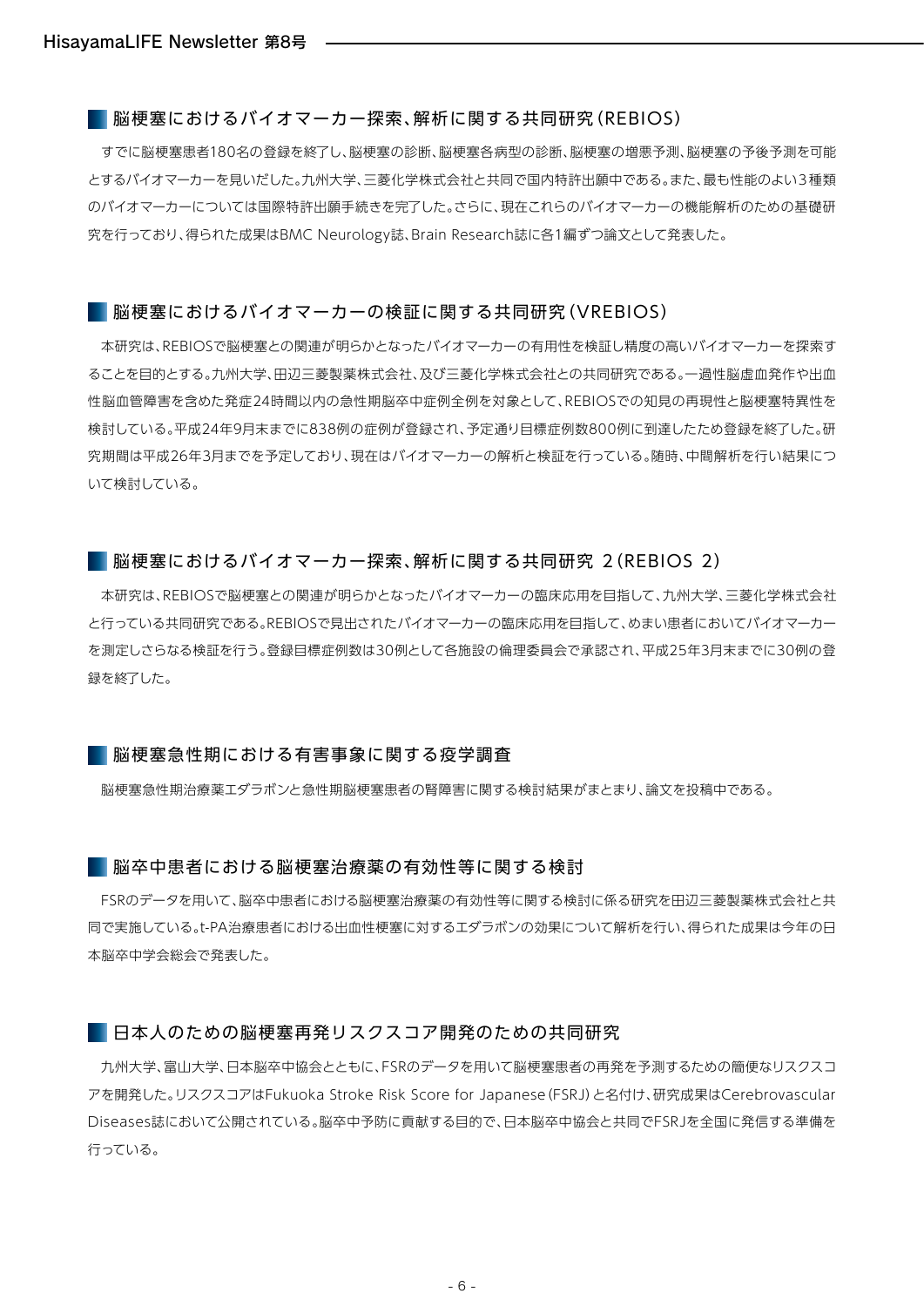### 福岡県糖尿病患者データベース研究 (Fukuoka Diabetes Registry: FDR)

福岡県内の糖尿病を専門とする医療機関16施設に平成20年から22年にかけて通院中の糖尿病患者5,131人について、食事、 運動、メンタルヘルスを含む臨床情報ならびに血液、尿、DNAを収集し、コホート集団とした。追跡調査は5年間の予定で、登録 患者の治療状況や合併症(脳心血管障害、腎機能、網膜症、足病変、重症低血糖、骨折、癌など)について医師が直接カルテや画 像診断などを閲覧し、高い精度でフォローしている。追跡データはデータベースソフトに随時入力されており、糖尿病患者の予後 に影響する因子を詳細に検討する予定である。さらに、DNAは遺伝子多型を理化学研究所で解析中であり、環境因子と遺伝因 子を統合した糖尿病患者のデータベースが構築される見込みである。一方、糖尿病患者の予後を知るためには、健常者のデータ との比較が必要であるが、我々の登録時の調査は久山町の平成19年度の健診内容を含んでいるので、久山町の健常住民と比較 することにより、糖尿病患者の予後をより明確にすることが可能である。

#### 論文発表

- ①食事速度が速いほど、肥満やメタボリック症候群の合 併が多く、さらに、インスリン治療中の糖尿病患者で は血糖コントロールも悪かった(ヨーロッパ糖尿病学 会誌Diabetologia)。
- ②睡眠時間が短過ぎても(5.5時間未満)長過ぎて(8.5 時間以上)も肥満が多く、血糖コントロールが不良で あった(アメリカ糖尿病学会誌Diabetes Care)。

#### ■その他の学会発表

- ①男性2型糖尿病患者における飲酒の影響 :地域住民と の比較 (FDR 5)
- ②2型糖尿病患者における運動強度からみた身体活動量 の影響: 福岡県糖尿病患者データベース研究 (FDR 6)
- ③CKD合併2型糖尿病患者におけるメタボリック症候群 とアルブミン尿の関連 :福岡県糖尿病患者データベー ス研究(FDR 7)
- ④食物繊維の摂取が2型糖尿病患者の病態に与える影響 (FDR 9)

#### 本研究プロジェクト最初の論文

Impact of eating rate on obesity and cardiovascular risk factors according to glucose tolerance status: the Fukuoka Diabetes Registry and the Hisayama Study

T. Ohkuma, H. Fujii, M. Iwase, Y. Kikuchi, S. Ogata, Y. Idewaki, H. Ide, Y. Doi, Y. Hirakawa, N. Mukai, T. Ninomiya, K. Uchida, et al.



糖尿病は世界で、特にアジア太平洋地域で急増しており、我々の報告が同地域での糖尿病治療に少しでも役立つことを念願し ながら今後とも新たな知見を報告していきたい。また、本研究は文部科学省の科学研究費(基盤研究A)に採択され、追跡調査終 了の平成27年度まで研究費が継続される見込みである。